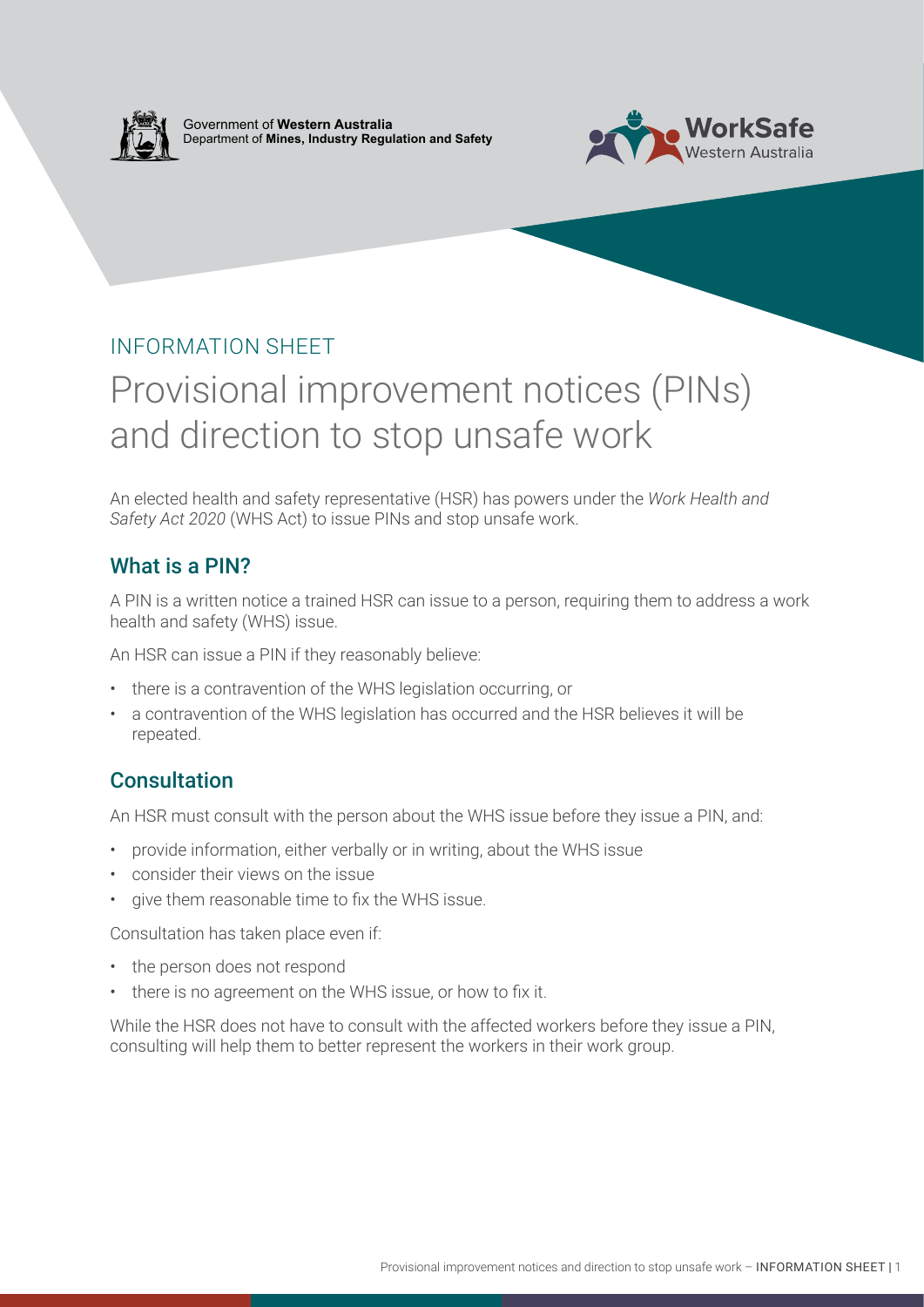## Issuing a PIN

*Note: A PIN has a due date of at least 8 days. If the WHS issue is serious or urgent, the HSR can take immediate action by contacting WorkSafe or directing workers to stop unsafe work.* 

An HSR can only issue a PIN if they have completed an approved HSR training course. HSRs who completed training under the Occupational Safety and Health Act 1984 also meet this requirement.

PINs can only be issued by the HSR (or deputy HSR) of the affected work group, unless the HSR and deputy HSR of another work group are not available and:

- there is a serious risk to health or safety emanating from an immediate or imminent exposure to a hazard that affects another work group, or
- a member of another work group asks for help.

If an HSR misuses their power to issue a PIN (e.g. to harm an employer rather than fix an unsafe situation) they can be disqualified from being an HSR.

The PIN should be issued to the duty holder who is best able to fix the WHS issue. Depending on who is contravening the WHS legislation, this could be the person conducting a business or undertaking (PCBU, that can be an organisation or individual), a host employer, labour hire company, officer, worker or person with management or control of the workplace. If the PIN is issued to a worker, the worker should give their PCBU a copy.

A PIN cannot be issued to a trading name or business name. The legal entity should be used, such as the name of a person, a company, a government department or an incorporated entity.

#### PINs should:

- be in writing (a template is available on the WorkSafe website)
- state why the HSR believes there is a contravention of the WHS legislation (or previous contravention that they believe will be continued)
- identify the section of the WHS Act or Regulations being contravened
- be given to the person (or their representative) responsible for the contravention
- specify a time limit of at least eight days for the WHS issue to be fixed.

A PIN may include recommendations suggesting how the WHS issue can be fixed.

If there is more than one contravention of the WHS legislation, a separate PIN must be issued for each.

The HSR can cancel a PIN at any time by giving written notice.

An HSR can make minor changes to the PIN after it is issued to include more information or correct errors. If there are minor errors in a PIN, it is still valid unless the error is likely to cause substantial injustice.

An HSR must not issue a PIN if a WorkSafe inspector has reviewed the matter and issued (or decided not to issue) an improvement or prohibition notice.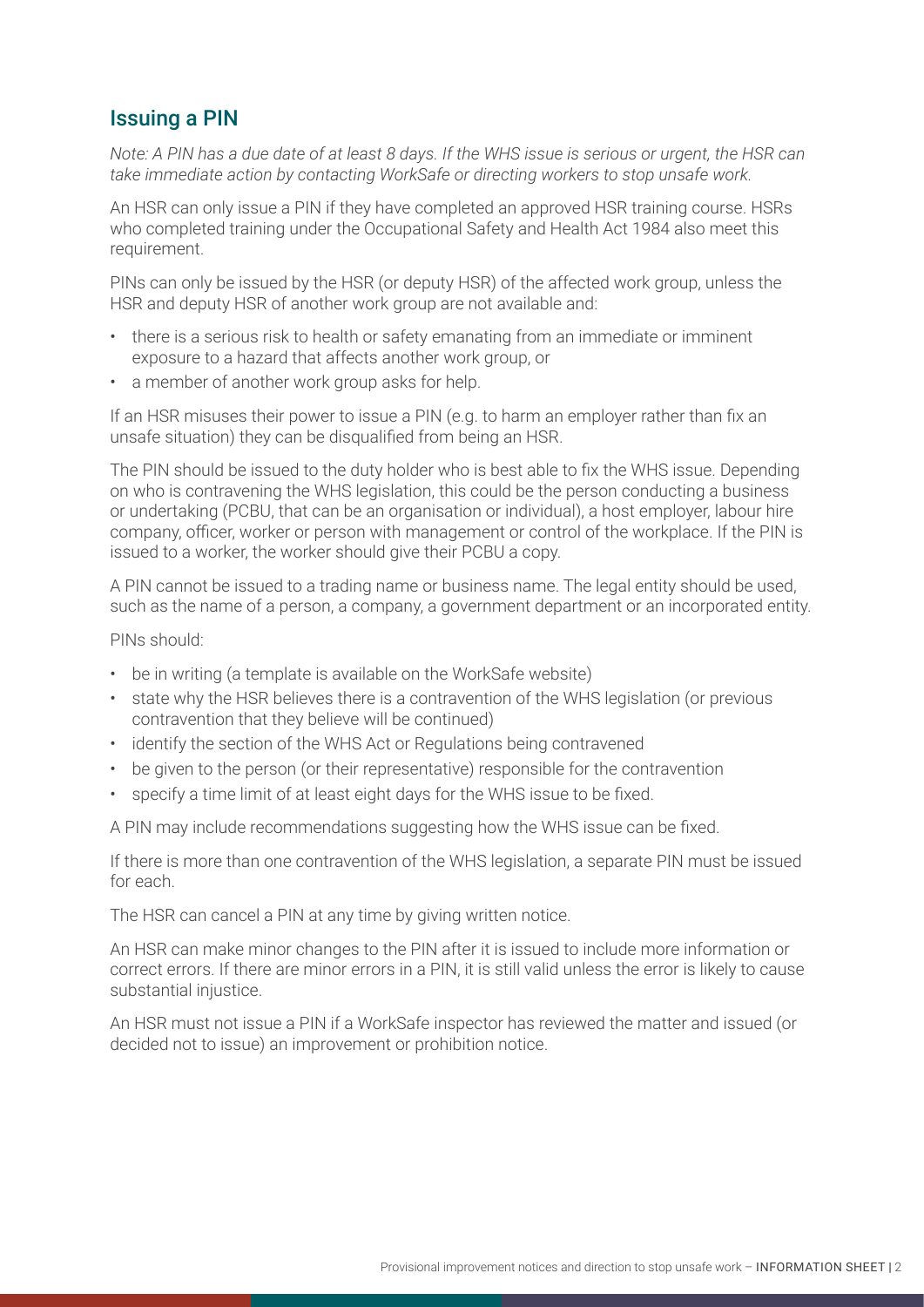# Complying with a PIN

The person issued with a PIN must:

- display the PIN in a prominent place at the workplace
- fix the WHS issue before the due date (unless they request a review).

A PIN must not be removed, damaged or defaced until the WHS issue has been fixed, or an inspector has reviewed the matter.

## Reviewing a PIN

The person issued with a PIN, or their PCBU if they are a worker, can ask the regulator to appoint a WorkSafe inspector to review the PIN. This request must be made within seven days. A review form is available on the DMIRS website. An inspector will then review the PIN.

The PIN is suspended while the inspector reviews the issue. The inspector will then confirm, cancel or change the PIN. If the inspector confirms or changes the PIN it becomes an improvement notice.

## Stopping unsafe work

#### **Workers**

The law gives workers the right to stop unsafe work if they have a reasonable concern that they (or someone else) would be exposed to a serious and immediate WHS risk.

If a worker stops unsafe work without informing their HSR they must notify the PCBU as soon as possible, and can be given suitable alternative work until they can return to their normal duties.

#### Health and safety representatives

An HSR can direct one or more of the workers in their work group to stop unsafe work. The HSR must have completed an HSR course approved by the Work Health and Safety Commission.

Workers instructed to stop unsafe work can be given suitable alternative work until they return to their normal duties.

If there is reasonable time to consult, before directing workers to stop work the HSR must consult with the PCBU, and follow the workplace's issue resolution procedure (or the default procedure in the WHS Regulations).

If there is no reasonable time to consult, the HSR can direct workers to immediately stop work.

The HSR must consult with the PCBU as soon as practicable after directing workers stop unsafe work.

#### Workers in another work group

An HSR can direct workers in another work group to stop unsafe work if the HSR and deputy HSR of the other work group are not available and:

- there is a serious or immediate WHS risk that affects another work group, or
- a member of another work group asks for help.